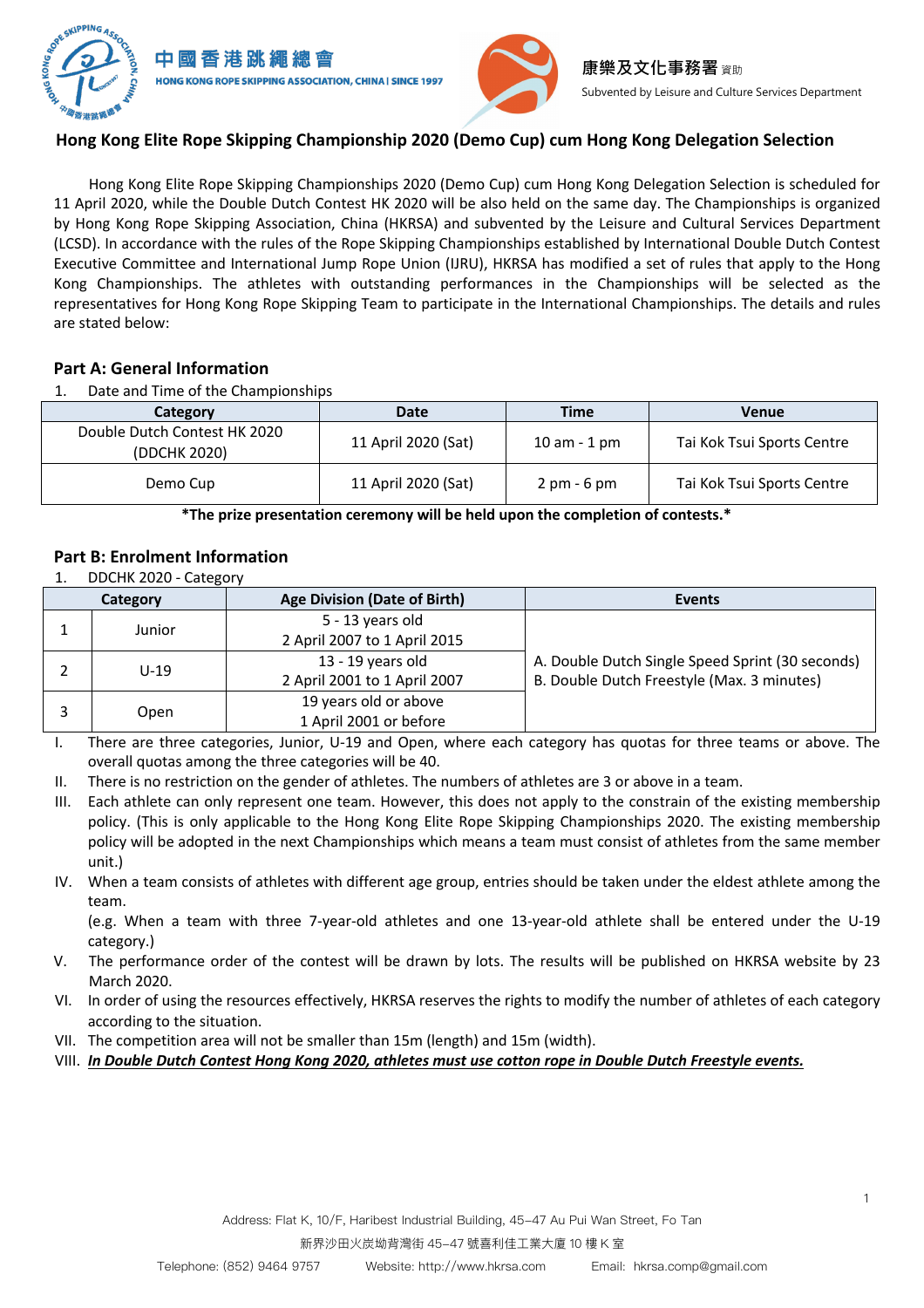



## 2. Demo Cup - Category

| Category |                  | <b>Age Division (Date of Birth)</b>                  | Remark                                                                                         |  |
|----------|------------------|------------------------------------------------------|------------------------------------------------------------------------------------------------|--|
|          | U-14 Open        | 1 September 2005 or later                            |                                                                                                |  |
|          | 15 or Above Open | 31 August 2005 or before                             |                                                                                                |  |
|          | Open             | 12 years old or above<br>(1 September 2005 or later) | Only participants of this category will be<br>considered in Hong Kong delegation<br>selection. |  |

I. The overall entries quota among the 3 categories above will not exceed 24 teams.

- II. For any category with less than 3 entries, the contest for that particular category will be cancelled. Thus, entries will be combined and compared with the open category.
- III. Each team should be formed by 4 to 20 athletes with 2 to 6 minutes performance time.
- IV. There is no restriction on the gender of athlete.
- V. Each athlete can only represent one team in the Contest, otherwise, the athlete and the team will be disqualified with no results.
- VI. The performance order will be drawn by lots. The results will be published on HKRSA website by 23 March 2020.
- VII. In order of using the resources effectively, HKRSA reserves the rights to modify the number of athletes of each category according to the situation.
- VIII. The competition area would not be smaller than 15m (length) and 15m (width).

#### 3. Eligibility

Hong Kong Rope Skipping Association, China (HKRSA)

- I. Athletes must hold valid HKRSA membership.
- II. Each athlete can only represent one affiliated/ observing affiliated club/ group member (Only applicable to Demo Cup, does not apply to DDCHK 2020), otherwise, the athlete and the team will be disqualified with no results.

Hong Kong Rope Skipping Federation, China (HKRSF) (Only applicable to the Hong Kong Elite Rope Skipping Championships 2020)

- I. Athletes must hold valid 2019 2020 HKRSF membership.
- 4. Rules and Regulation
- I. The Double Dutch Contest World 2020 Rule Book (DDCW) set by the Double Dutch Contest Executive Committee will be followed unless specified. (Please refer to their website: http://doubledutchcontest.net/world/eng/index.html)
- II. The International Jump Rope Union (IJRU) 2020 World Championships Rule Book set by the IJRU will be adopted in Demo Cup unless specified. (Please refer to IJRU website: https://ijru.sport)
- III. All athletes must abide by the rules and arrangements outlined by HKRSA.
- 5. Notices
- I. Athletes must show original valid Hong Kong identity card or passport during registration on the event day. Participants would not be allowed to participate in the Contest without valid ID.
- II. Athletes shall aware of the announcements on the event day. Please ensure to arrive and register at the athletes' reporting and marshalling area on time, otherwise, athletes will be regarded as withdrawal from the Championships. Athletes who enter the competition area without registration will be disqualified.
- III. Only one coach for each athlete or team will be allowed to enter the competition area during registration and competition.
- IV. Athletes shall tie their shoes at once if any shoelace comes untied. Otherwise, no score will be given for the rest of the performance.
- V. Athletes must wear sportswear and sports shoes for safety reasons.
- VI. Athletes in the same team must wear same uniforms. (Not applicable to shoes.)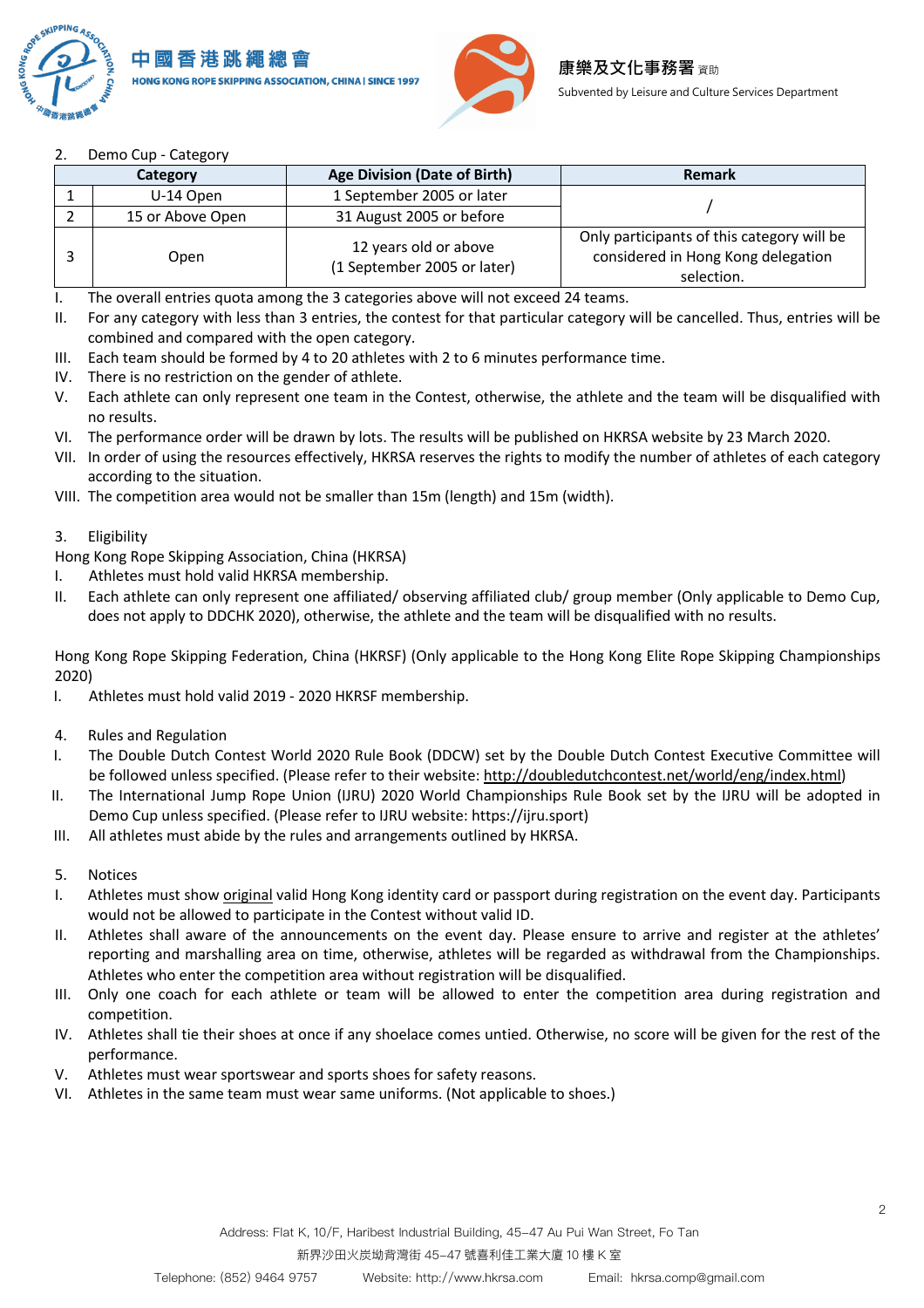

- 6. Judges
- I. HKRSA will recruit and appoint eligible and qualified judges (IJRU, HKRSA & HKRSF).
- II. The judging panel of freestyle events is formed by head judge, difficulty judge(s) and presentation judge(s).
- III. The decisions of head judge made on the event day are considered as the final decision of the competition.

| <b>Difficulty</b>                                                                       | Performance                                                                                                              | <b>Routine</b>                                                                                              | <b>Originality</b>                               |
|-----------------------------------------------------------------------------------------|--------------------------------------------------------------------------------------------------------------------------|-------------------------------------------------------------------------------------------------------------|--------------------------------------------------|
| - Skills difficulty<br>- The use of music<br>- Difficulty of the<br>application of rope | - Facial expression and<br>gestures<br>- Team style and uniforms<br>- Judging, audience<br>involvement and<br>atmosphere | - Overall plot and flow of<br>the performance<br>- Overall smoothness<br>- Smoothness between<br>transition | - Originality of skills<br>- Routine and variety |
| 30%                                                                                     | 20%                                                                                                                      | 30%                                                                                                         | 20%                                              |

### 7. Judging and Scoring Criteria (Applicable to DDCHK 2020)

- 8. Results and Awards
- I. The top 3 ranked team in DDCHK 2020 under each category will be awarded with a trophy respectively.
- II. The top 3 ranked team in Demo Cup will be awarded with a medal (per athlete) and a trophy (per team) respectively.
- III. In the case of reissuing medal, HKRSA staff will collect contact information from the winning athletes. Medals will be available to collect at HKRSA's office within one month after the competition.

#### **Part 3: Application Procedure**

- 1. Entry Fee
- I. DDCHK 2020 (Double Dutch Single Speed Sprint): HKD 300 per team
- II. DDCHK 2020 (Double Dutch Freestyle): HKD 900 per team
- III. DDCHK 2020 (Two events I and II): HKD 1,200 per team
- IV. Demo Cup: HKD 1,600 per team
- 2. Application Method
- I. Please fill in and submit the completed application form along with a crossed cheque payable to 'Hong Kong Rope Skipping Association, China Limited' in person or mail it to 'Flat K, 10/F, Haribest Industrial Building, 45-47 Au Pui Wan Street, Fo Tan, Hong Kong'. Please state 'Hong Kong Elite Rope Skipping Championship 2020 (Demo Cup) cum Hong Kong Delegation Selection (Member's Name)' on the envelope. Once the application is approved, no refund will be made.
- II. Members are required to submit one cheque on behalf of their athletes. Information listed on the cheque must be consistent with the application form. Please submit a separate cheque for applying HKRSA membership.
- III. Please submit application form online and email the athletes' name list to hkrsa.comp@gmail.com. Please state your member name in the subject. (eg: ABC.xls)
- IV. A completed application form should include:
	- 1. The original application form with organization chop along with athletes' name list
	- 2. A crossed cheque payable to 'Hong Kong Rope Skipping Association, China Limited'
	- 3. The original declaration by athletes (It must be signed by parent or guardian for athlete aged under 18)
	- 4. The copy of athletes' valid ID (HKID or passport)
	- 5. Soft copy of athletes' name list and entry form (please email to hkrsa.comp@gmail.com)
- V. Items (1) (4) must be submitted on or before the application deadline in person or by post (The postmark date on the envelope will be regarded as the date of application). Item (5) must be sent to hkrsa.comp@gmail.com by email on or before the application deadline.
- VI. The application will only be considered as successful when all the above documents are submitted on or before the application deadline. Late submission will not be accepted.
- VII. A one-time amendment is offered for each member, submission of the revised document must be followed by the